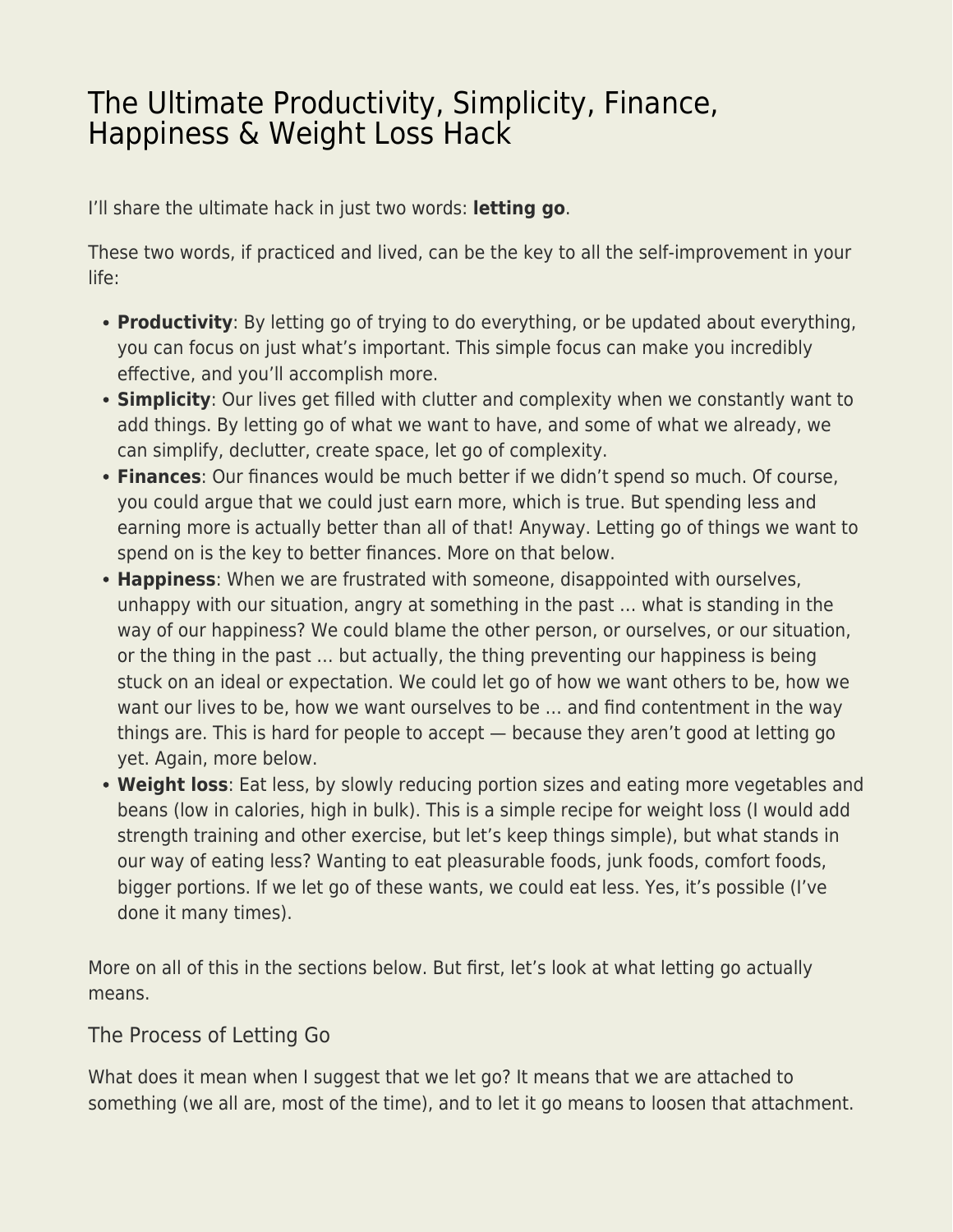It's opening up of our grip, and letting the cherry blossoms blow in the wind as they will, out of our grasp.

When you are angry at someone, you are unhappy with how they acted. You believe they should have acted some other way. The should have acted is what you're holding onto. If you didn't have the should so firmly attached in your mind, you wouldn't be angry.

So the answer is letting go of the should.

The answer is to loosen the tight grip on the way you think things should be. And let the should blow away in the wind. Because in reality, we have no control over the should of reality. We can't make other people act the way we'd like them to, because they're not puppets. We can't even make ourselves act the way we want, much of the time.

We don't control the *should*, and so letting go of our tight grasp of them, loosening up and learning to accept the uncontrollable nature of life, leads to many benefits. Let's look at some of them below.

#### Productivity & Letting Go

I've already given an example of how letting go of all that we want to do allows us to be more focused and effective, and accomplish more.

Let's look at a few more examples of how letting go improves productivity:

- If we pick just three things on our to-do list that are important, and let go of the rest (for now), we can focus on the important things.
- If we let go of needing to stay current on everything, that will allow us to be less distracted by news and social media and messages and emails. We can then just focus on what's important.
- If we let go of needing to say yes to every request, we will free up a lot of our time, and instead focus on what's most important.
- If we let go of our urges to be entertained and distracted, we'll free up time to focus on the important.

Attachments are getting in the way of our meaningful contributions to the world. Letting go is the answer.

## Simplicity & Letting Go

This past week, I started decluttering different areas of my life. I had to let go of a lot of hopes and dreams, because the reality is, I am not going to have time to do everything. That means I can let go of books, hobby equipment, and all kinds of other clutter that represented my aspirations.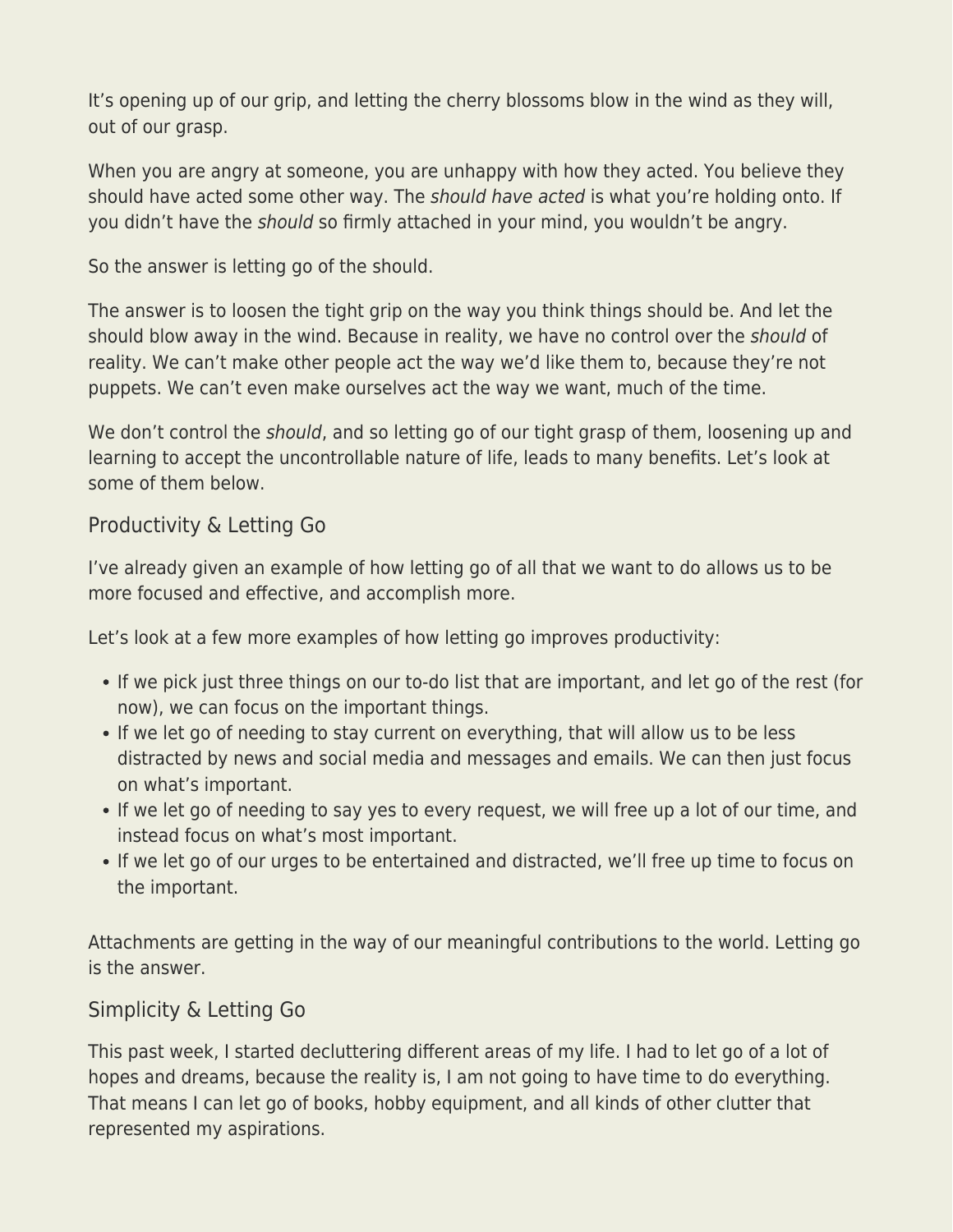Holding on to how we think our lives should be … stands in the way of simplicity. This attachment clutters our lives, both with physical clutter and with days filled with complexity.

Instead, we can let go of some of these aspirations, and focus on the ones that are truly meaningful.

The clutter is flowing out my door, as I practice letting go.

## Finances & Letting Go

Recently Eva and I took a close look at our finances, and identified areas where we could trim down. It was a long-overdue look at our spending, after years of letting things creep higher and higher. I'm so happy we did it, but it meant letting go of things we have gotten used to. Ordering something as soon as we wanted it. Getting things for the house or the kids as soon as we decided we "needed" it.

Now, we're putting things on wishlists. And for my personal wishlist, I'm practicing changing the heading of that list from "wishlist" to "letting go of list". I visualize all of these fantasies I had of buying the "perfect" anything, and letting them go into the breeze. It's both frustrating and freeing.

Letting go isn't easy. But if we do, our finances can become so much healthier.

## Happiness & Letting Go

A lot of times, I'll get frustrated with my kids. Or Eva. I'll find my chest tightening up, and have a very strong urge to tell them what to do. To control them. To make them act as I think they should act. Other people can be so frustrating!

But honestly, the problem isn't with them. They're all beautiful human beings, and my attachment to how they should act is getting in the way of me seeing that.

I'm missing out on their gorgeousness because I want them to be the way I think they should be. Instead of just seeing how awesome they already are!

So I have to let go of my shoulds. I have to let go of the source of my frustration, which is my ideals.

Instead, I can let go and open up to who they already are, and savor the deliciousness of that.

## Weight Loss & Letting Go

I have a bit of a belly. Yes, I know, I'm a horrible person. The world should shame me for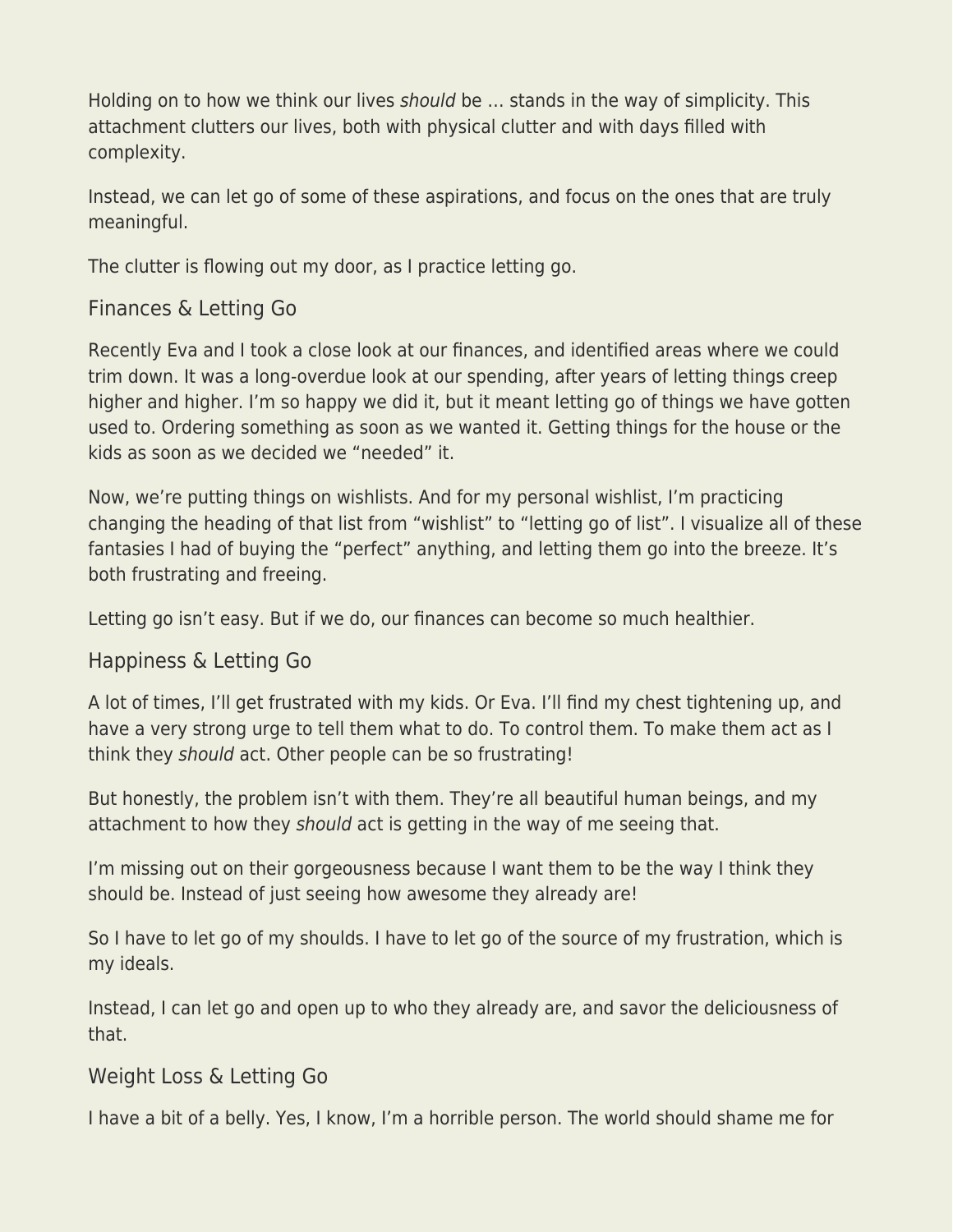having 20% bodyfat!

But seriously, I decided I need to tighten up my diet a bit, because I've gotten into the habit of eating a bit too much every meal, and over the long term, that leads to a chunkier Leo. Still lovable, still wonderful, still sexy … but not good for my health.

So I've set myself a plan: a green protein smoothie for breakfast, and a set meal for lunch and dinner (half a sweet potato, lentils, edamame, hummus, leafy greens, roasted cauliflower and broccoli, some sriracha sauce drizzled on top, some pickled daikon radish, yum!). No sweets or flour. Only eat between 11:30am and 5:30 pm (I haven't implemented this last part yet).

Anyway, it's a simple plan, and it will absolutely work. Until my wife bakes vegan chocolate chip cookies, or the kids have vegan pizza. My two greatest nemeses.

It's hard dealing with the urge to eat these delicious comfort foods. I have to see the urge, and let go.

Loosen my grip on these tastes, and let them blow into the wind.

Letting go, I open myself up to enjoy the yumminess of the food I already planned to have. Weight loss is that simple, if you practice letting go.

## Getting Good at Letting Go

So it's all easy and breezy, right? Not so fast. Letting go is the ultimate hack, but in truth, it's hard as hell.

We don't want to let go. You might already have had that reaction to some of the things I've written: "But I like my (insert the thing you're attached to here)! Why should I let go of it?"

Because of your attachment.

If you get in the habit of letting yourself hold on to all your attachments, you're going to develop many difficulties in life. Maybe you already are dealing with those difficulties. Practicing letting go is a way to greater happiness, health and focus.

So practice. In small doses, try noticing your attachment, and letting go of it, just for a few minutes.

Try letting go of your distractions and need to be updated for one hour. See what that's like.

Try letting go of your electronics for two hours. What can you open up to instead?